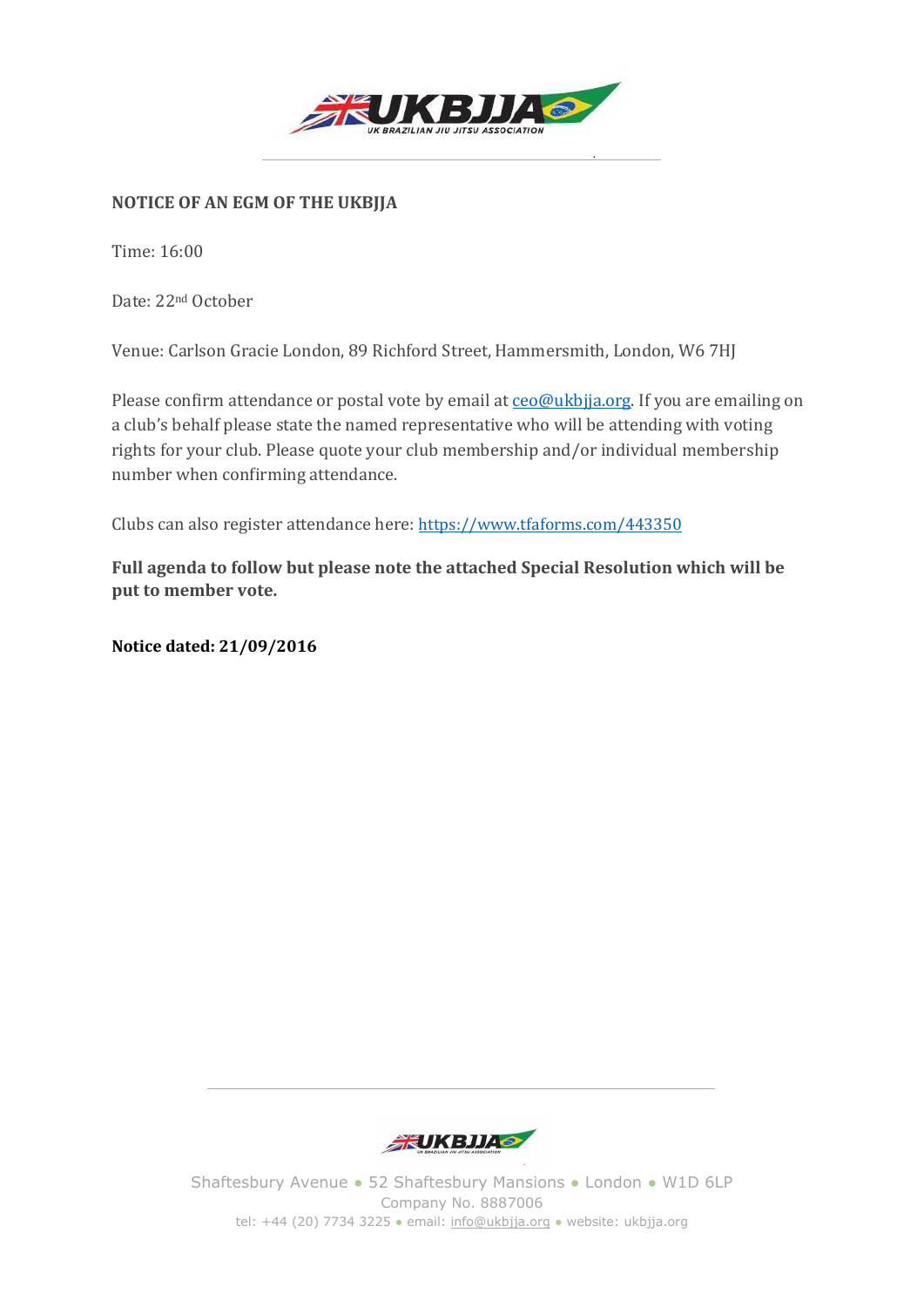

# **Notice of Special Resolution to Amend the Articles of Association of the UKBJJA at an EGM on Saturday 22nd of October to be held at Carlson Gracie London, 89 Richford Street, Hammersmith, London, W6 7HJ at 16:00**

**Notice dated: 21/09/2016** 

### **1. Alter article 22.2 to read:**

22.2 Subject to Article 22.3, the quorum for the transaction of business at a meeting of directors may be fixed from time to time by a decision of the directors but it must never be less than three directors, and unless otherwise fixed it is three. A person who holds office only as an alternate director shall, if his appointor is not present, be counted in the quorum.

(**Existing article reads**: 22.2 Subject to Article 22.3, the quorum for the transaction of business at a meeting of directors may be fixed from time to time by a decision of the directors but it must never be less than two directors, and unless otherwise fixed it is two. A person who holds office only as an alternate director shall, if his appointor is not present, be counted in the quorum. If and so long as there is a sole director, he may exercise all the powers and authorities vested in the directors by these Articles and accordingly the quorum for the transaction of business in these circumstances shall be one.)

## **2. Alter article 43.1 to read**

43.1 A resolution put to the vote of a general meeting must be decided on a show of hands unless a poll is duly demanded in accordance with the Articles. Subject to any rights or restrictions to which members are subject, on a show of hands, every member who being a current member club is present by a duly authorised representative shall have one vote. A proxy shall not be entitled to vote on a show of hands.

(**Existing article reads:** 43.1 A resolution put to the vote of a general meeting must be decided on a show of hands unless a poll is duly demanded in accordance with the Articles. Subject to any rights or restrictions to which members are subject, on a show of hands, every member who (being an individual) is present in person or (being a corporation) is present by a duly authorised representative (unless the representative is



Shaftesbury Avenue ● 52 Shaftesbury Mansions ● London ● W1D 6LP Company No. 8887006 tel: +44 (20) 7734 3225 · email: info@ukbjja.org · website: ukbjja.org